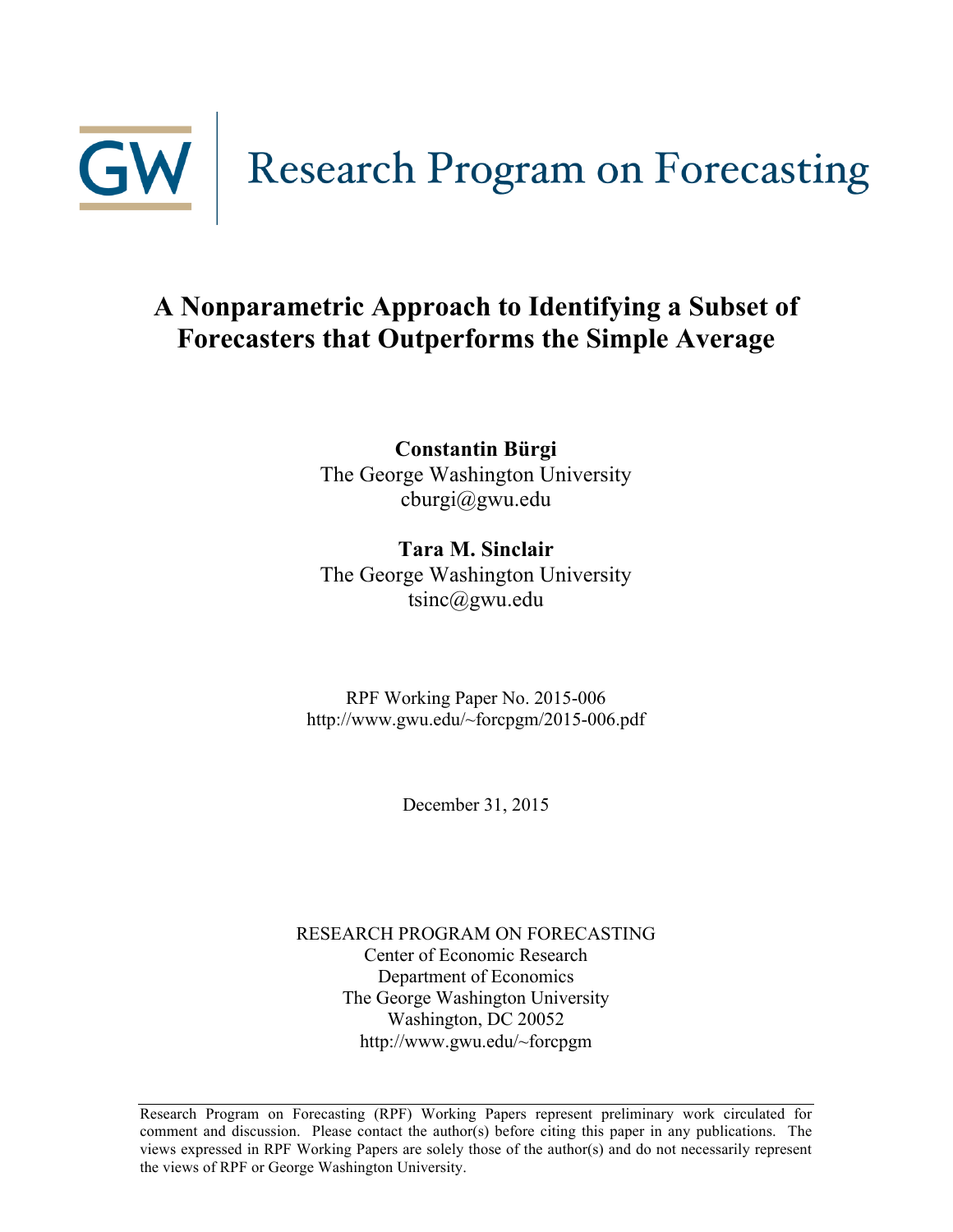# A Nonparametric Approach to Identifying a Subset of Forecasters that Outperforms the Simple Average  $*$

Constantin Bürgi and Tara M. Sinclair <sup>†</sup>

December 31, 2015

#### JEL: C22, C52, C53

Keywords: Forecast combination; Forecast evaluation; Multiple model comparisons; Real-time data; Survey of Professional Forecasters

#### Abstract

Empirical studies in the forecast combination literature have shown that it is notoriously difficult to improve upon the simple average despite the availability of optimal combination weights. In particular, historical performance-based combination approaches do not select forecasters that improve upon the simple average going forward. This paper shows that this is due to the high correlation among forecasters, which only by chance causes some individuals to have lower root mean squared errors (RMSE) than the simple average. We introduce a new nonparametric approach to eliminate forecasters who perform well based purely on chance as well as poor performers. This leaves a subset of forecasters with better performance in subsequent periods. It improves upon the simple average in the SPF for bond yields where some forecasters may be more likely to have specialized knowledge.

<sup>⇤</sup>We would like to thank Neil Ericsson, Tatevik Sekhposyan, Herman Stekler and Benjamin Williams for their valuable comments and support. We would also like to thank participants in the Federal Forecasters Conference, the Georgetown Center for Economic Research (GCER) conference, and the GWU SAGE seminar series.

*<sup>†</sup>cburgi@gwu.edu, tsinc@gwu.edu The George Washington University, 2115 G Street, NW, # 340, Washington, DC 20052*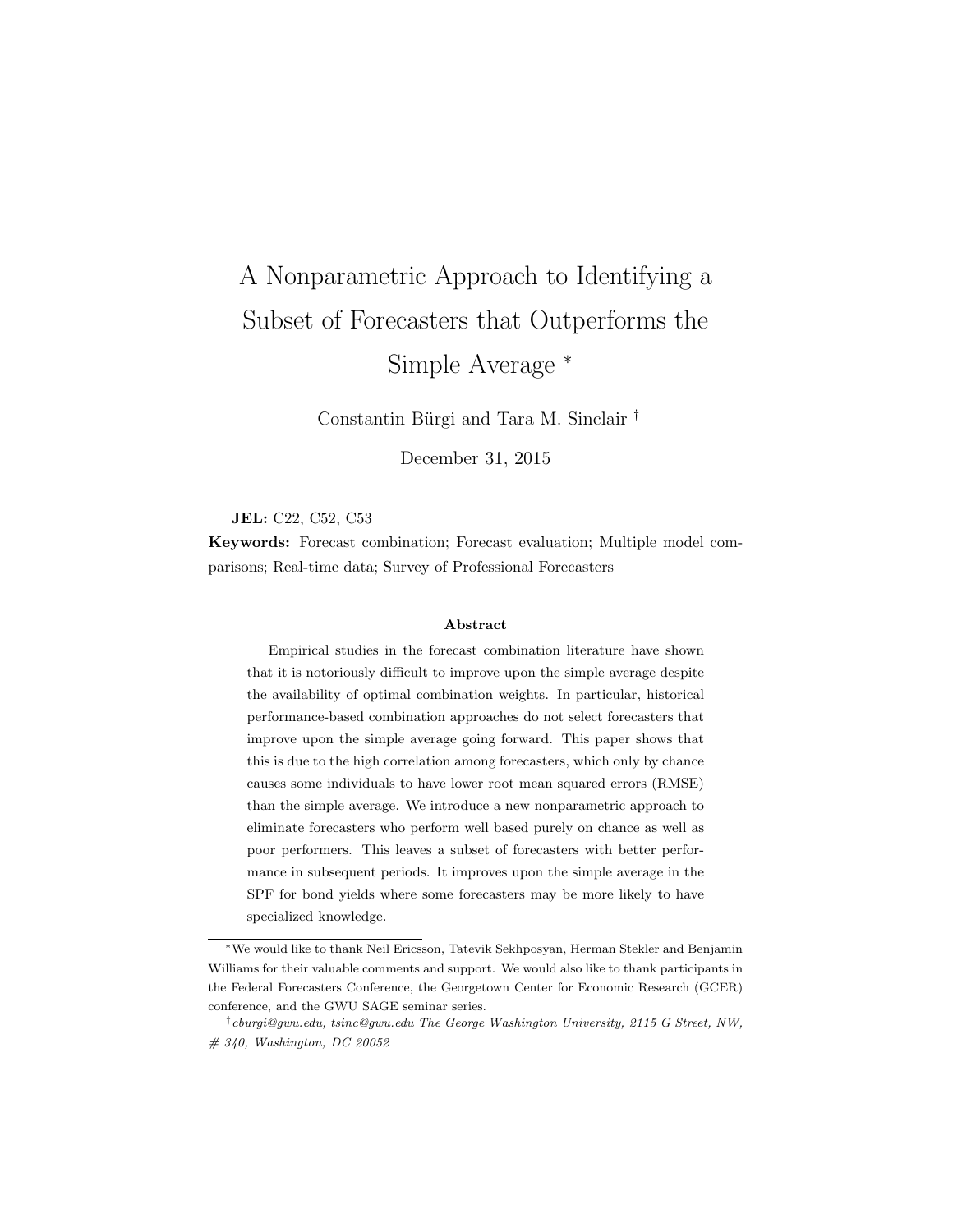# 1 Introduction

Since Bates and Granger (1969), it has become well established that combinations of forecasts perform better than individual forecasts. In particular, they introduced optimal weights to combine individual foresters based on the variances of and covariances between individual forecast errors. However, empirical studies summarized by Clemen (1989) and Timmermann (2006) showed several drawbacks of using optimal weights. In particular, it appears to be quite difficult to improve upon the simple average of individual forecasts using optimal weights. This result is often attributed to the estimation of these weights. In addition, other combination approaches like past performance do not select forecasters that improve upon the simple average going forward. A more recent study of the variables in the ECB Survey of Professional Forecasters by Genre et al. (2013) found similar results using a wide array of combination approaches.<sup>1</sup>

Due to these findings, it is not surprising that many surveys collecting forecasts report the simple average of forecasts as the benchmark.<sup>2</sup> However, as Blix et al. (2001) showed for Consensus Economics forecasts, there are individuals that consistently have smaller root mean squared errors (RMSE) than this simple average even over extensive periods.

The existence of individual forecasters who outperform the simple average based on RMSE immediately leads to the question: Why is it difficult to find the best forecasters and to improve upon the simple average? This paper examines this issue using the Survey of Professional Forecasters (SPF) conducted by the Federal Reserve Bank of Philadelphia, and shows that it is linked to the correlation among forecasters. A high correlation among forecast errors can lead to many individual forecasters outperforming the simple average merely by chance. This immediately implies that selecting the best forecaster based

<sup>&</sup>lt;sup>1</sup>Note that we are focusing in this paper on point forecasts. Jore et al. (2010) and Kascha and Ravazzolo (2010) show that the estimation of time-varying weights provide gains over equal weights for density forecasts. Kenny et al. (2015) evaluate macroeconomic density forecasts and show that for many forecasters it is possible to systematically improve their forecast performance. Lahiri et al. (2015) show that the density forecasts can be used to create a subset of forecasts that improve over the simple average.

<sup>2</sup>In our analysis here we focus on the mean of the forecasters, which is typically used in the forecast combination literature. For the SPF the median is what is often used. Our results are robust to using the median instead and the results are available from the authors upon request.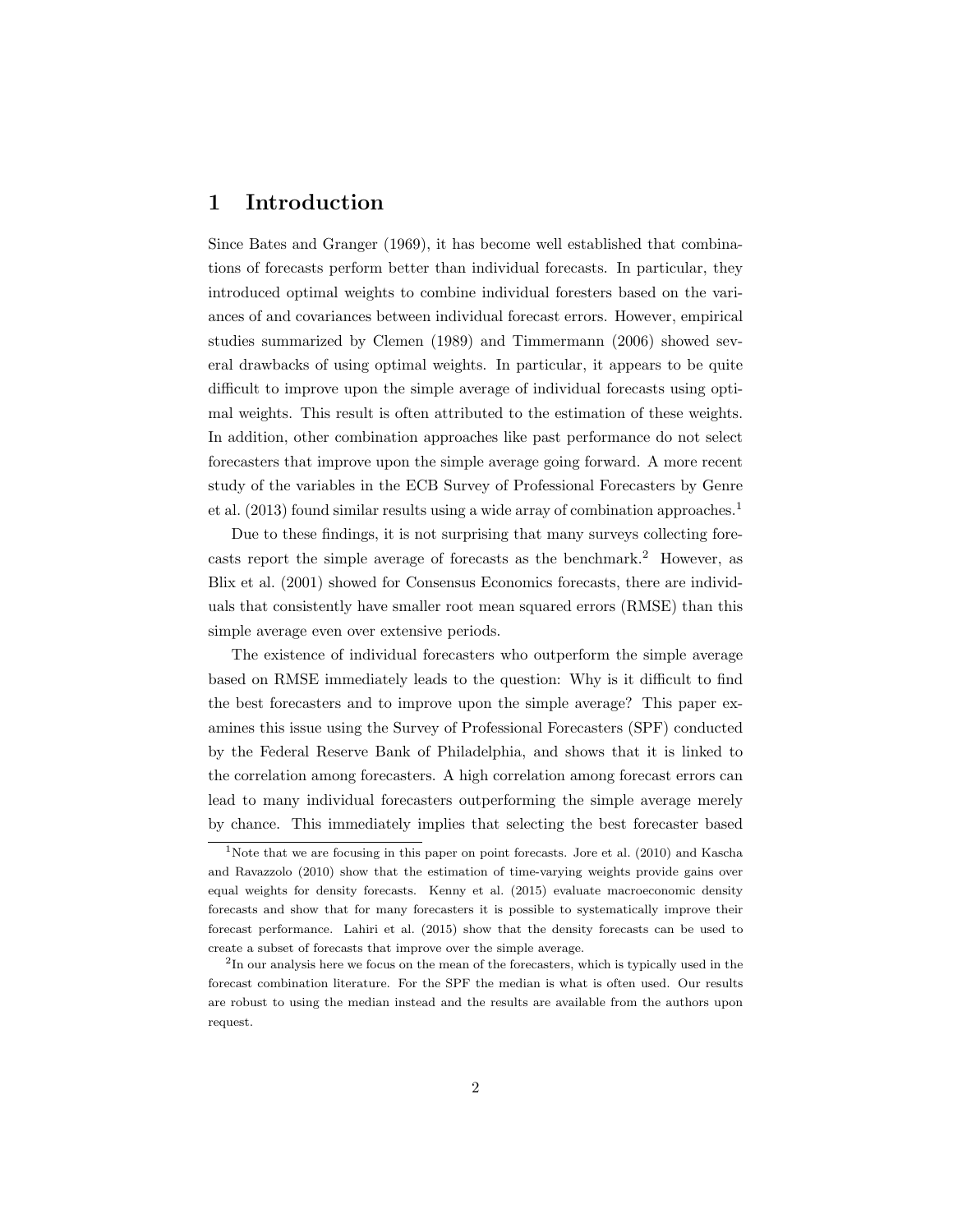on recent RMSE performance might not always lead to a superior forecast afterwards. The forecaster's past good performance might just have been due to pure chance. Taking this finding into account, a new approach is introduced that eliminates a greater number of forecasters that outperform the average due to chance. This leaves a subset of forecasters who are more likely to outperform the average in subsequent periods. This new approach is subsequently applied to the SPF forecasts of CPI, unemployment and the bond yield. This approach yields statistically significant improvements upon the simple average for several forecasts, particularly for the bond yield where some forecasters may have better information and/or pay more attention than other individuals.

The layout of the remainder of the paper is as follows. In section 2 we explore the role of pairwise correlation with an example of individual foreasts of CPI inflation from the SPF and present a simulation under simple assumptions to show the percentage of forecasters that beat the simple average by chance. Next, in section 3 we present our new nonparametric approach as well as the popular alternative approaches. Section 4 details our application to SPF data where we compare the new approach to the alternatives and examine the reasons why the new approach works particularly well for bond yield forecasts. Finally, section 5 concludes.

# 2 The Role of Correlation

#### 2.1 Pairwise Correlation

As an example, we begin by considering individual forecasts for the quarter-onquarter CPI percent change from the Survey of Professional Forecasters (SPF) from the Federal Reserve Bank of Philadelphia for the period 1992Q1 - 2013Q3.

Around 40% of the CPI inflation forecasters with at least 10 forecasts have lower RMSE than the simple average at every horizon. This result is consistent with Blix et al. (2001), who showed that there are individuals that beat the simple average for extended periods of time within the Consensus Economics forecasts. At the same time, the histograms of the pairwise correlation matrix of SPF CPI forecasters with at least 20 forecasts<sup>3</sup> in this period show the distribution is very skewed towards high correlations for all five horizons (Figure

<sup>&</sup>lt;sup>3</sup>The higher threshold here is necessary to have forecasters overlap more over the entire sample.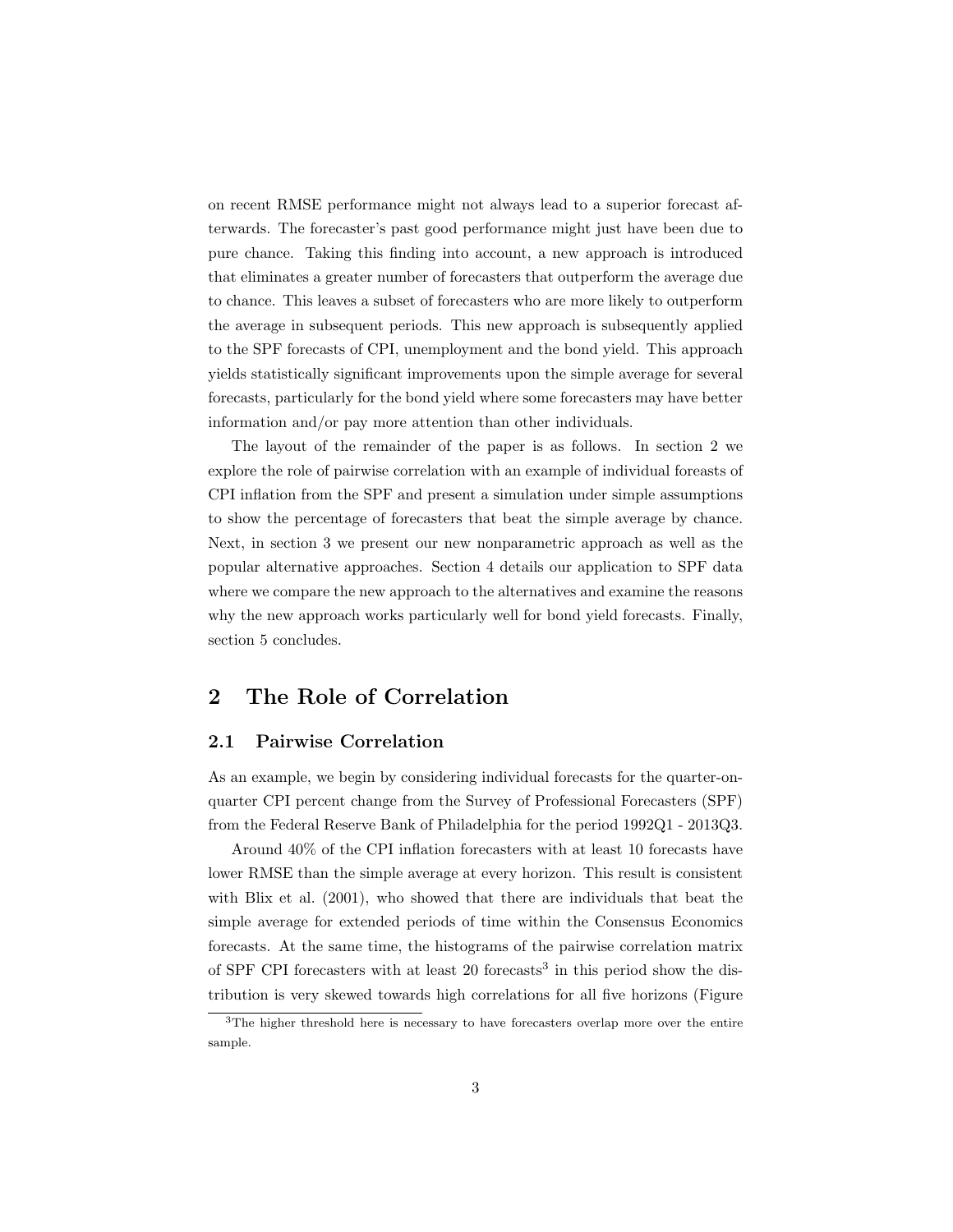1). It is also noteworthy that longer horizons are more skewed than shorter horizons. The average pairwise correlation for the current quarter forecasters is 0.65 and around 0.8-0.85 for the other horizons. This high correlation is a well known fact as shown by Clark and McCracken (2010) for example. Given the distribution of correlations shown in Figure 1, the simple average is not an optimal weighting of forecasters. As Timmermann (2006) highlighted, equal weight cannot be optimal if the pairwise correlations among forecasters is not the same.



Figure 1: Distribution of pairwise correlations among CPI forecasters

#### 2.2 Simulation

To illustrate the relationship between the high correlation among individual forecasters and by chance outperformance of the simple average, assume that forecast errors take the simple form

$$
\nu_{it} = \delta \gamma_t + (1 - \delta) \varepsilon_{it}, \tag{1}
$$

where the individual forecast errors  $\nu_{it}$ , are the weighted sum of a common forecast error  $\gamma_t$  and an error  $\varepsilon_{it}$ , which are iid with  $(0, \sigma_\gamma^2 < \infty)$  and  $(0, \sigma_\varepsilon^2 < \infty)$ ,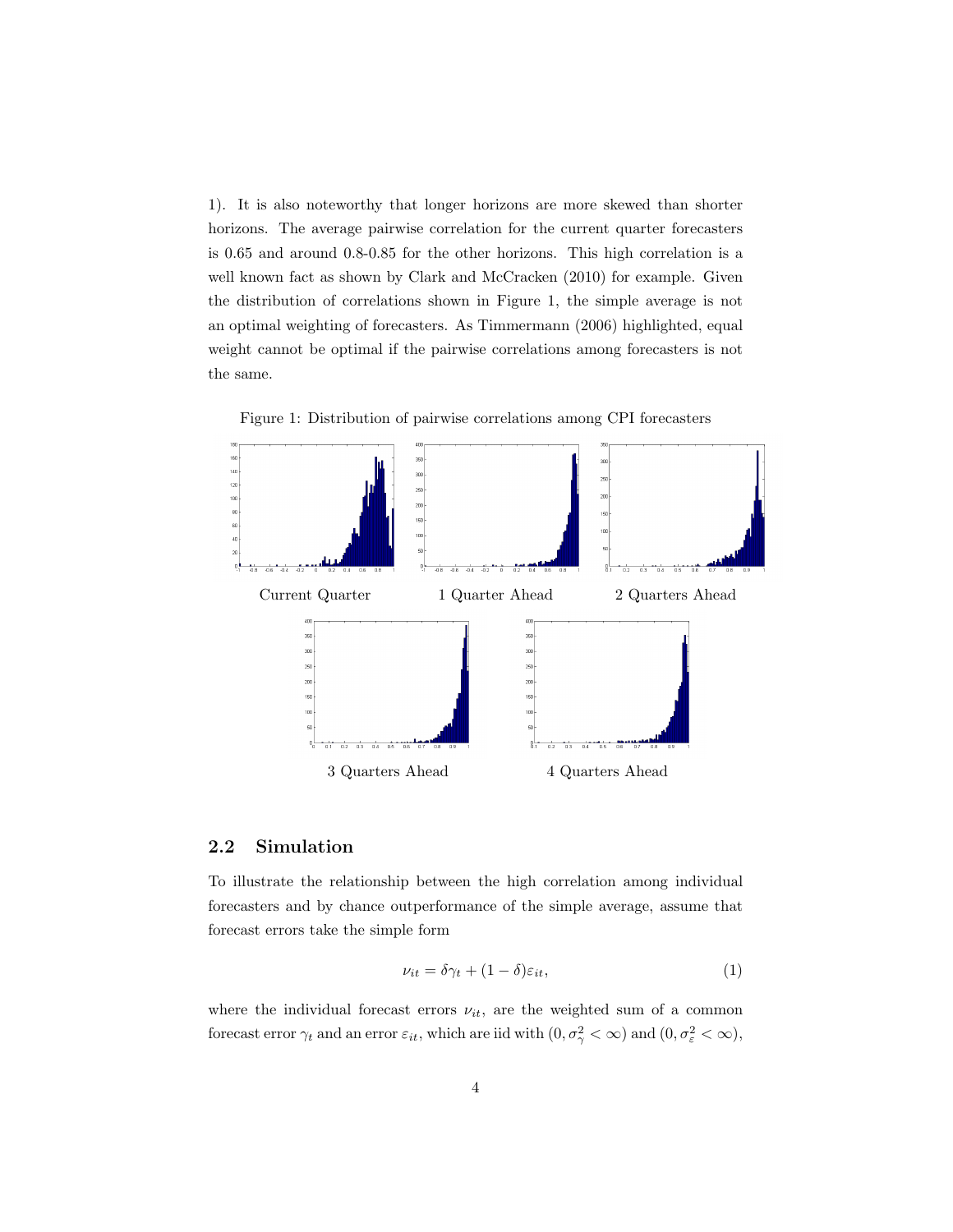respectively4. This forecast error form is very similar to Davies and Lahiri (1995). By construction, the variance of  $\nu_{it}$  for  $t \to \infty$  is given by

$$
\delta^2 \sigma_\gamma^2 + (1 - \delta)^2 \sigma_\varepsilon^2,\tag{2}
$$

while the asymptotic variance of the simple average is

$$
\delta^2 \sigma_\gamma^2 < \delta^2 \sigma_\gamma^2 + (1 - \delta)^2 \sigma_\varepsilon^2. \tag{3}
$$

Under these assumptions no forecaster has any idiosyncratic information and thus in infinite samples there are never any individuals that beat the simple average for any correlation  $\rho < 1$  and  $\sigma_{\varepsilon}^2 > 0$ . However, this result does not hold in finite samples for high correlations due to the Law of Large Numbers. In particular, there is a probability that a forecaster will have a lower RMSE than the simple average by chance, even over several periods. This probability is higher when the number of forecast periods is small, and thus the percentage of forecasters beating the simple average by chance becomes more sizeable for shorter samples. As the gains from averaging are smaller at high correlations (high  $\delta$ ), there is also a positive relationship between the correlation among forecast errors and the percentage of forecasters beating the simple average by chance.

A simulation is conducted to capture the extent to which individual forecasters should be expected to beat the simple average by chance in a finite sample<sup>5</sup>. To roughly match the dimensions of the SPF dataset used, 54 forecasters will be simulated over 80 periods for various values of  $\delta$  which map to different pairwise correlations. Both  $\nu_{it}$  and  $\gamma_t$  are assumed to be independently normally (0,1) distributed and the simulation is run 10,000 times. Figure 2 shows that as the correlation approaches 1, around 50% of forecasters should beat the simple average by chance over the entire sample based on RMSE. This implies that approaches that use past performance based on RMSE to select a subset of forecasters are likely to include several forecasters into the subset that performed well by chance.

 $4$ This result would not change, if forecasters had different variances but are still independent from each other.

 $5$ We do not assume different regimes or more complicated environments in this paper. Zhao (2015) conducts simulations for a number of different environments for a range of approaches.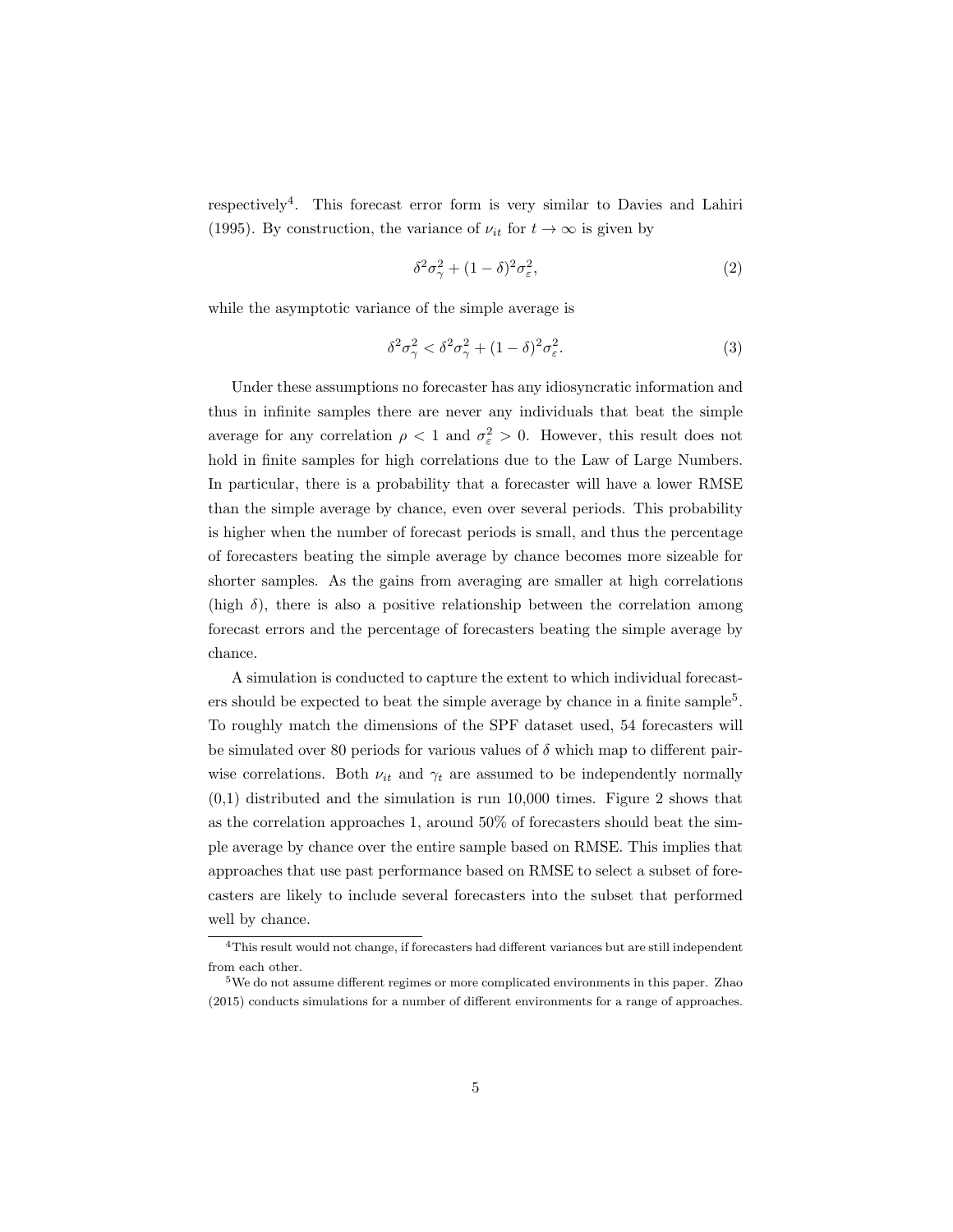

Figure 2: Simulated percentage of forecasters beating the simple average by chance for various pairwise correlations with 80 periods

# 3 Approaches to Outperform the Simple Average

#### 3.1 Our New Nonparametric Approach

Based on our simulation above, even over 80 periods, there is a sizeable percentage of individual forecasters who have a lower RMSE by chance when there are high pairwise correlations among them. To improve upon the simple average, it is therefore necessary to find a selection approach that identifies fewer forecasters that beat the simple average by chance. In addition to this property, the selection approach should be able to deal with forecasters (re-)entering and exiting the survey. It should be a relative criterion to avoid issues that are associated with changing forecast variance.

We construct a performance rank based on a nonparametric real-time approach to obtain a subset of best forecasters similar to Stekler (1987) and Batchelor  $(1990).<sup>6</sup>$  To construct the subset for a given period, only information about

 $6$ This approach is similar to the method used by Gamber et al. (2014). They want to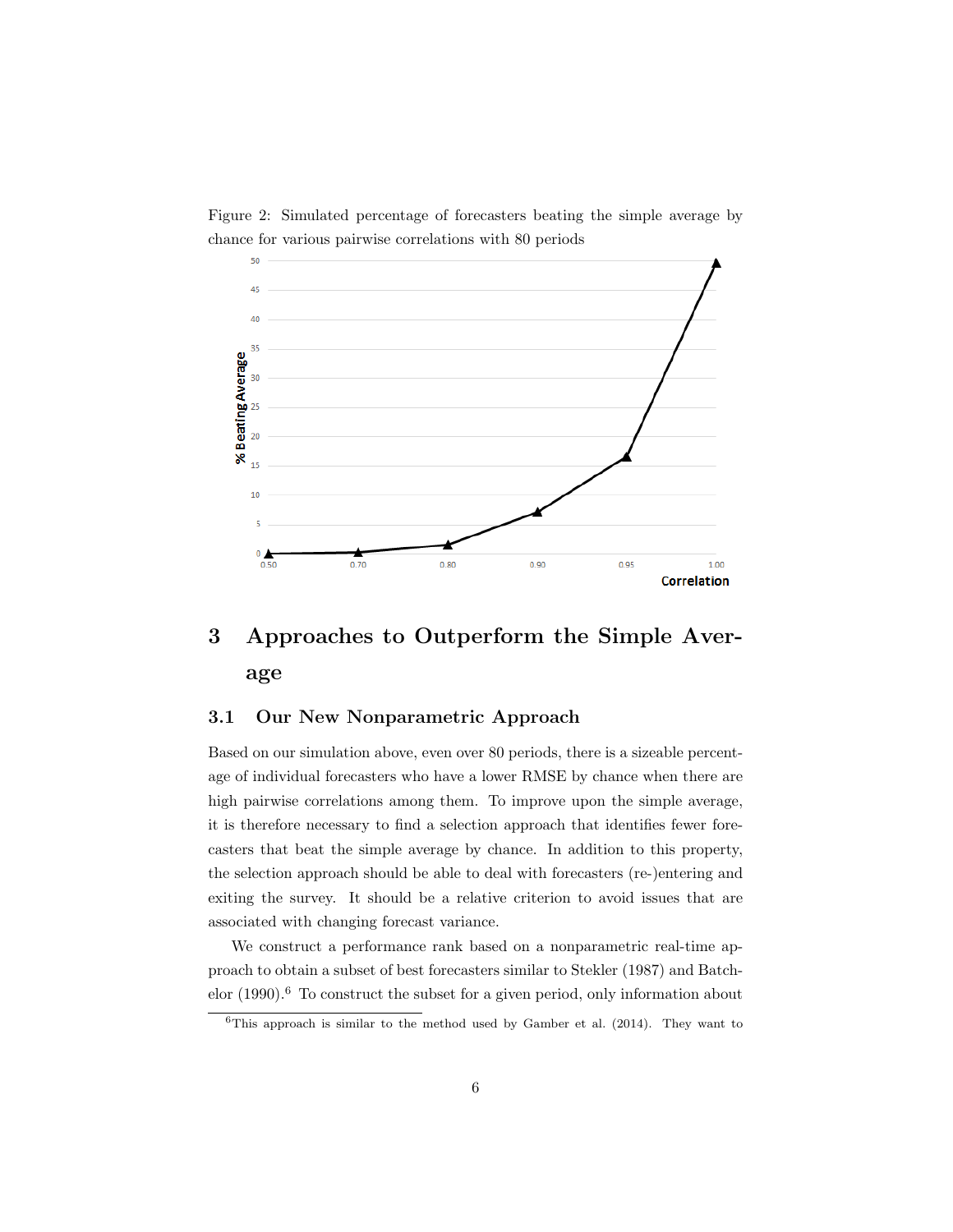the past forecast performance available to all forecasters at that point in time is used. In particular, for each forecaster a new variable is calculated that takes value 1 in a given period, if that forecaster has a lower squared error in that period than the simple average and 0 otherwise. This means that the forecaster is ranked a better forecaster this period than the average. The average of this binary variable over time gives the percentage share of times each individual forecaster has beaten the simple average in the past. If a forecaster has beaten the simple average more often than a certain percentage threshold  $p$ , that forecaster is included in the subset for the next forecasting period. To obtain a single forecast for the set of best forecasters, the simple average over all forecasters in the subset is calculated.

As this nonparametric selection criterion is relative to the simple average for each period, it should be less influenced by periods that are easier (harder) to forecast and hence would have had smaller (larger) forecast errors. This is in stark contrast to absolute criteria like the RMSE. Also, this rank based approach does not depend on the magnitude of the difference between the individual errors and that of the simple average. This avoids the situation where a forecaster that is much better in one or two periods by chance is weighted too heavily. These properties allow this recursively employed approach to easily handle gaps in the  $dataset<sup>7</sup>$ .

A second simulation is conducted based on the new nonparametric approach. Figure 3 shows the simulated percentage of forecasters beating the simple average by chance based on this rank based approach for various values of  $\delta$  and thus pairwise correlations among forecast errors and the thresholds  $p = 50, p = 52.5$ and  $p = 55<sup>8</sup>$ . The simulation shows that the new approach would indeed secompare a subset of the best forecasters in the SPF to the Federal Reserve forecasts, which is very different from our objective. To obtain the subset, they used a static RMSE percentile performance threshold in the first stage instead of the rank based performance threshold relative to the mean we use. The second selection stage is the same as ours. While the first stage of their approach will guarantee to have a subset in every period unlike ours, their approach does not require forecasters in the subset to perform well relative to the mean. Assuming the performance remains the same before and after the selection into the subset, their approach might not perform better than the mean for certain distributions of forecasters.

<sup>7</sup>As an alternative to this nonparametric threshold approach, one could also use an estimated approach like impulse indicator saturation as described in Ericsson and Reisman (2012), but this would require more modifications to the data set due to the large gaps.

<sup>8</sup>While it might be desirable to increase the threshold until the percentage of individual forecasters beating it by chance reaches a very small number, this would also decrease the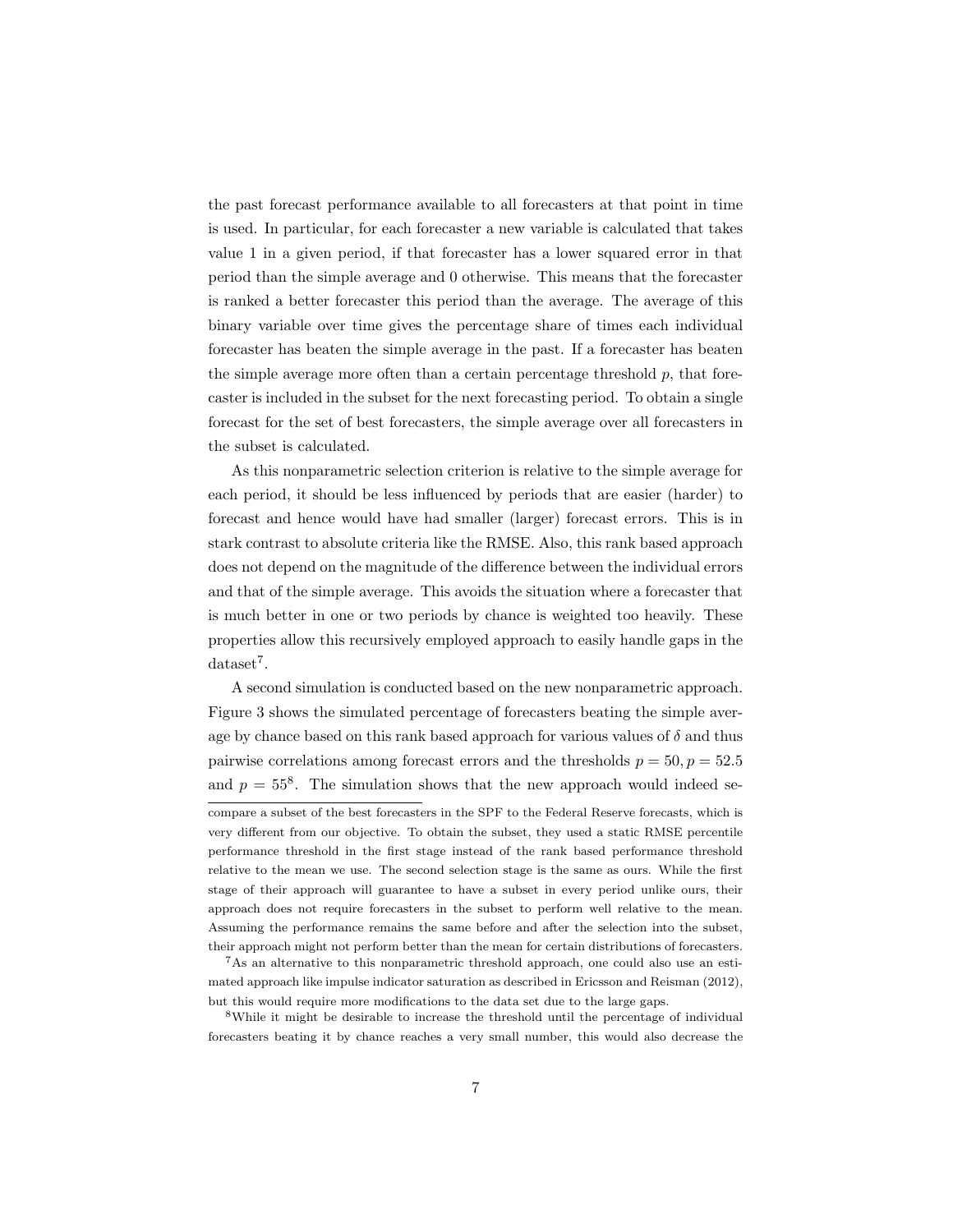lect fewer forecasters by chance than selecting forecasters that improve over the simple average based on RMSE for high correlations.

Figure 3: Simulated percentage of forecasters beating the simple average by chance for various pairwise correlations with 80 periods and different thresholds for the nonparametric approach



#### 3.2 Alternative Approaches

Before applying the approach described above to our data set, we will discuss some alternative approaches of creating subsets used in the literature to be able to assess the performance of those approaches compared to the new approach. As highlighted by Lahiri et al. (2014), Genre et al. (2013), Poncela et al. (2011) or Conflitti et al. (2015) it is important to take into account the gaps in the surveys for the alternative approaches $9$ . While many of the above authors reduce the number of forecasters to the forecasters who most consistently contributed forecasts to the survey, this is not possible for the 20 year span of the SPF data used, as it would discard more than 80% of the forecasters. At the same time,

probability of detecting moderately better forecasters creating a trade off between the two. We will evaluate this in the next section.

 $9As$  specified above, the new approach is much less affected by gaps in the survey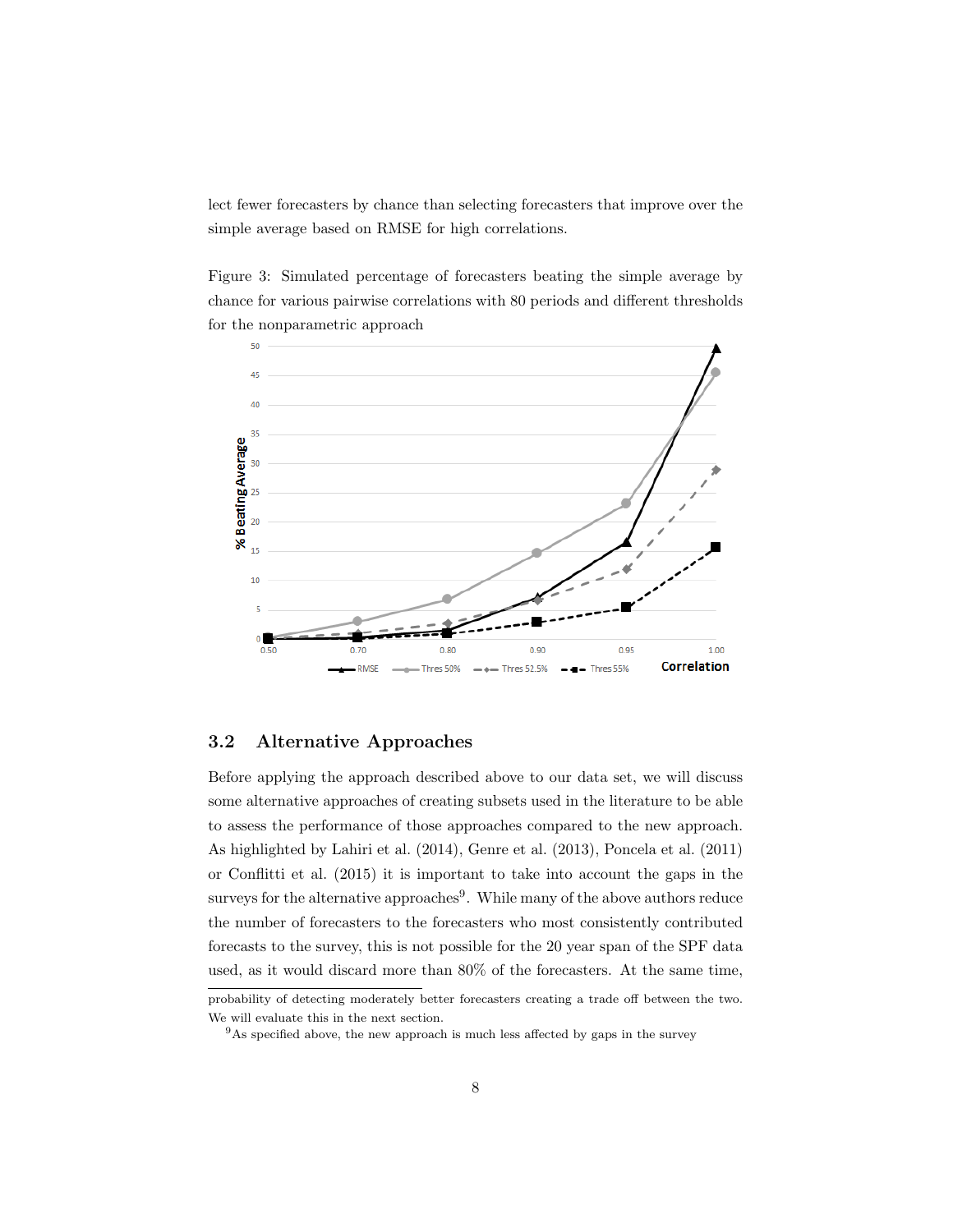we do not want forecasters that only contributed for very few periods to impact our results. We only include forecasters once they made 10 forecasts, similar to the threshold suggested by D'Agostino et al. (2012).

As comparison with our results, we will consider five alternative approaches: median, trimmed mean  $(5\%$  Trim), the single recent best forecaster  $(RB)$ , the equal weight of the five recent best forecasters (RB5) and the weighted average of the inverse MSE as used in Capistrán and Timmermann (2009) (invMSE). We do not consider regression based approaches, because due to the long time frame, some forecasters do not have any overlap in forecasts and because there is a large number of forecasters relative to the number of periods. Unlike the other approaches, the median and the trimmed mean do not require any information about past performance. For this analysis, we choose a trimmed mean that drops the 5% of forecasters that have the highest and lowest forecast each period.

The other three approaches require us to evaluate past performance recursively, taking into account that forecasts for the SPF are collected in the middle of the month. That is, by the time the current quarter forecasts (H0) are surveyed, the individual performance in the previous quarter can be calculated for all variables. This information is then used to construct the subsets. For longer horizons (H1-H4), the information about the performance of individual forecaster in the previous quarter is not available. This leads to an information lag about forecasting performance, which increases with the horizon.

We opt for a rolling window approach<sup>10</sup>, where we evaluate the forecast performance over the past 15 available quarters, provided forecasters contributed at least 10 forecasts to the survey during that period. This 10 forecast requirement means that the forecast evaluation can only start with the Q4 1994 for current quarter forecasts. Given that there are gaps in the data, there might be issues as some time periods have unanticipated outliers leading to larger MSE than other periods. This could lead to a forecaster looking much better than other forecasters, because he did not contribute at that date. Due to this, when comparing performance, we divide by the MSE of the simple average, which should avoid this issue.<sup>11</sup>

Once we have calculated the relative MSE for all forecasters and periods, we can create the respective subsets and compare the RMSE performance of each

<sup>10</sup>The three approaches tend to perform worse on an expanding window basis

<sup>11</sup>As a crosscheck, we also compared MSE directly, which led to a worse performance of the subsets alternative approaches.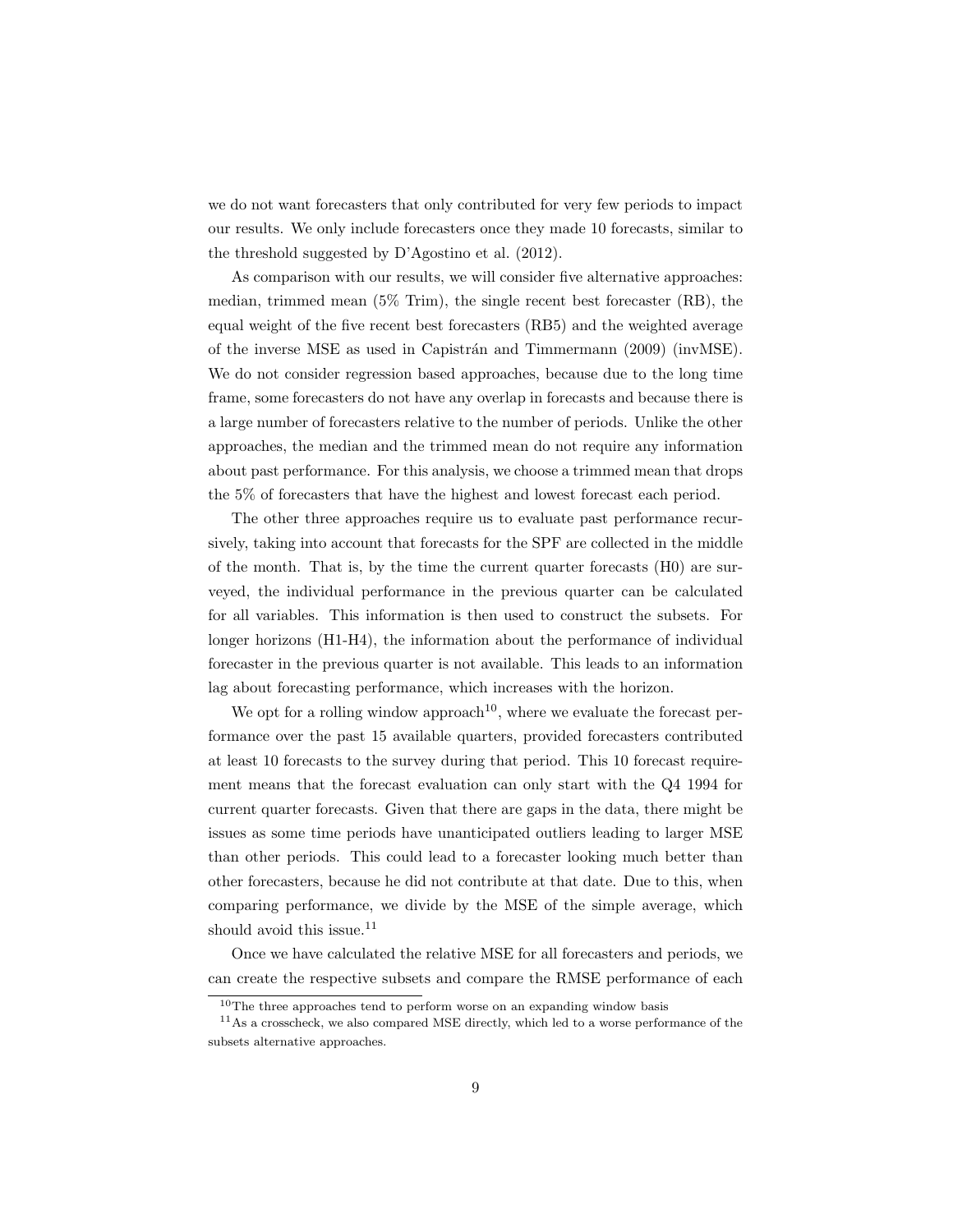subset relative to the RMSE of the simple average and to the other measures.

For the new nonparametric approach proposed in this paper, the threshold to include a given forecaster based on the historic performance needs to be specified. To ensure that the subset includes at least a few forecasters every period and only about 30 % of forecasters that beat the simple average by chance for very high correlations based on the simulation results in Figure 3 above, the threshold is set at  $p = 52.5\%^{12}$ .

# 4 Application

#### 4.1 Data

For our application we consider the individual forecasts conributed to the Survey of Professional Forecasters by the Federal Reserve Bank of Philadelphia for the period 1992Q1 - 2013Q3. We focus on three key variables in the survey: quarter-on-quarter CPI percent change, average quarterly unemployment rate, and average quarterly 10-year treasury bond yield. These variables are chosen because the values of the published first release are very little revised and can be used as the actual values in a forecast evaluation. When series such as GDP are revised, it is necessary to determine which vintage of the data are to be used. This problem is avoided here. In the SPF, bond yield forecasts only start in 1992, which is the date chosen for all three series. The sample ends in Q1 2013 and includes the Great Recession period. For the actual series, the actual values from the SPF are used.

#### 4.2 Results

The overall RMSE of the various subsets of forecasters over the three variables and five horizons (current quarter forecast (H0) to the four-quarter-ahead prediction  $(H4)$  are shown in Table 1, all divided by the RMSE of the simple average. This means that if an approach has a value below 1, it has a lower RMSE relative to the simple average and a higher RMSE for values above 1. The Diebold and Mariano (1995) test with quadratic loss function and the adjustment made by Harvey et al. (1997) (DM-test) is used to determine the

 $12A$  sensitivity analysis of this threshold can be found in the next section.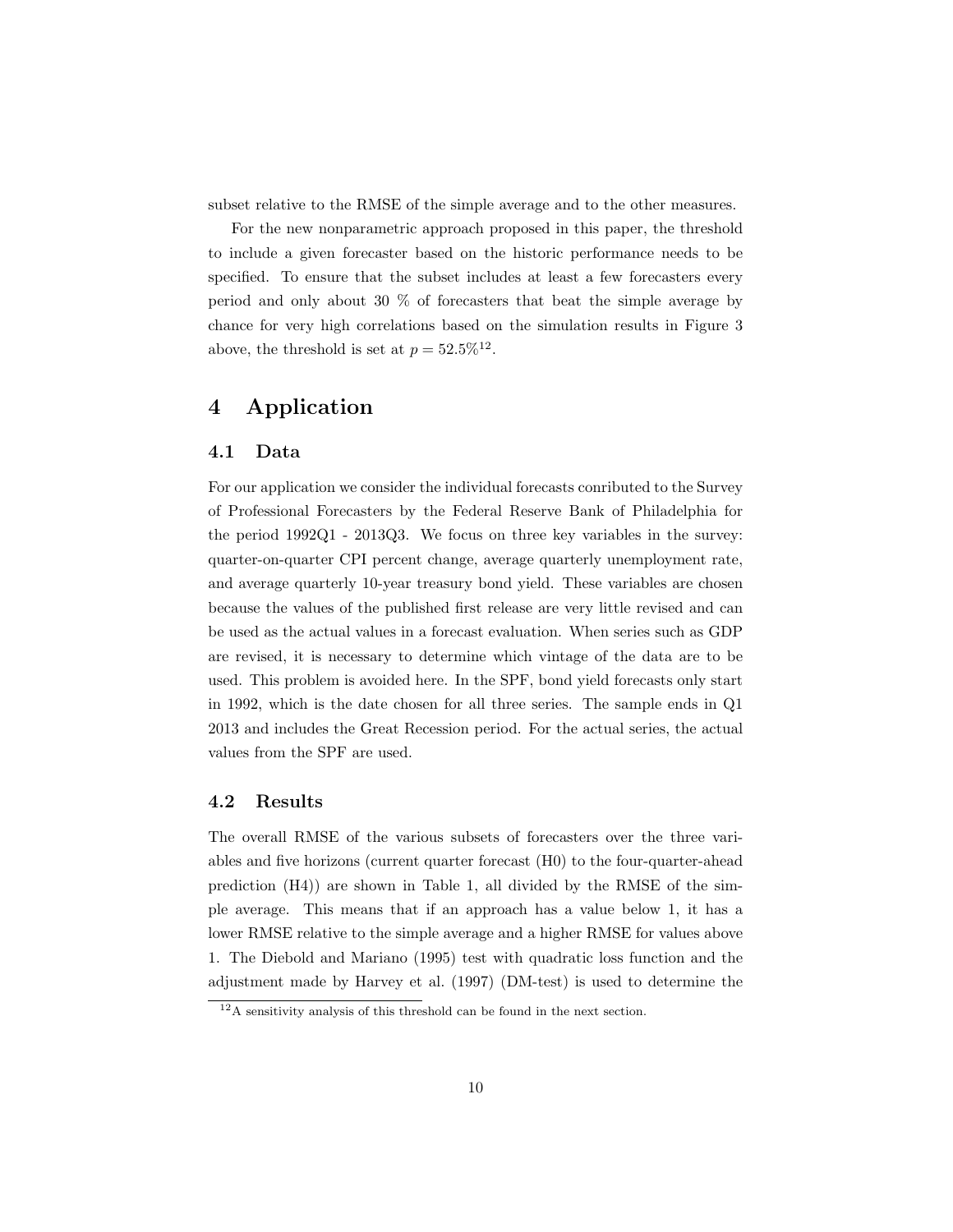significance of these results with the error adjustment for horizon 1-5 forecasts.<sup>13</sup>

Similar to Timmermann (2006), taking the recent best forecaster (Top1) does not perform very well relative to the other approaches. Overall, the alternative approaches tend to show very limited gains relative to the simple average and the only statistically significant gains can be found for bond yield forecasts.

| <b>CPI</b>     | Subset    | Median    | $5\%$ Trim | invMSE    | Top1 | Top5      |
|----------------|-----------|-----------|------------|-----------|------|-----------|
| H <sub>0</sub> | $0.74**$  | 0.98      | 1.00       | 0.94      | 1.04 | 0.94      |
| H1             | 1.01      | 1.01      | 1.00       | 1.00      | 1.00 | 1.02      |
| H2             | 1.02      | 1.00      | 1.00       | 1.01      | 1.02 | 1.02      |
| H3             | 0.99      | 1.00      | 1.00       | 1.00      | 1.10 | 1.02      |
| H4             | 1.01      | 1.00      | 1.00       | 0.99      | 0.99 | 1.00      |
| Unemployment   |           |           |            |           |      |           |
| H <sub>0</sub> | $0.94*$   | $0.96*$   | 0.99       | 1.01      | 1.17 | 1.01      |
| H1             | 0.95      | 1.01      | 1.00       | 1.03      | 1.20 | 1.03      |
| $_{\rm H2}$    | $0.94**$  | 0.99      | 1.00       | 1.03      | 1.11 | 1.02      |
| H3             | 0.96      | 1.01      | 1.00       | 0.99      | 0.98 | 0.95      |
| H4             | 1.02      | 0.99      | 1.00       | 1.03      | 1.09 | 1.01      |
| 10-yr Treasury |           |           |            |           |      |           |
| H <sub>0</sub> | $0.87***$ | $0.93***$ | $0.97***$  | $0.91***$ | 1.03 | $0.91**$  |
| H1             | $0.96*$   | 1.00      | 1.00       | 0.99      | 1.09 | 0.98      |
| H2             | 0.97      | 1.00      | 1.00       | 0.99      | 1.04 | 0.98      |
| H3             | $0.92**$  | 1.01      | $1.00*$    | $0.96*$   | 1.01 | $0.94**$  |
| H4             | $0.95**$  | 0.99      | $0.99**$   | $0.97**$  | 1.00 | $0.95***$ |

Table 1: Comparison of several combination approaches

The RMSE of the various approaches are relative to the simple average. \* significant improvement at 10% level, \*\* at 5% level and \*\*\* at 1% level over simple average based on one sided DM-test.

Overall, the new nonparametric approach (Subset) shows larger and mostly more significant gains than the alternative approaches tested. Indeed, the subset

<sup>13</sup>We also performed a modified Stekler (1987) and Batchelor (1990) test for equal forecast performance following Bürgi and Stekler (2015) and found that equal performance was strongly rejected for all variables at all horizons.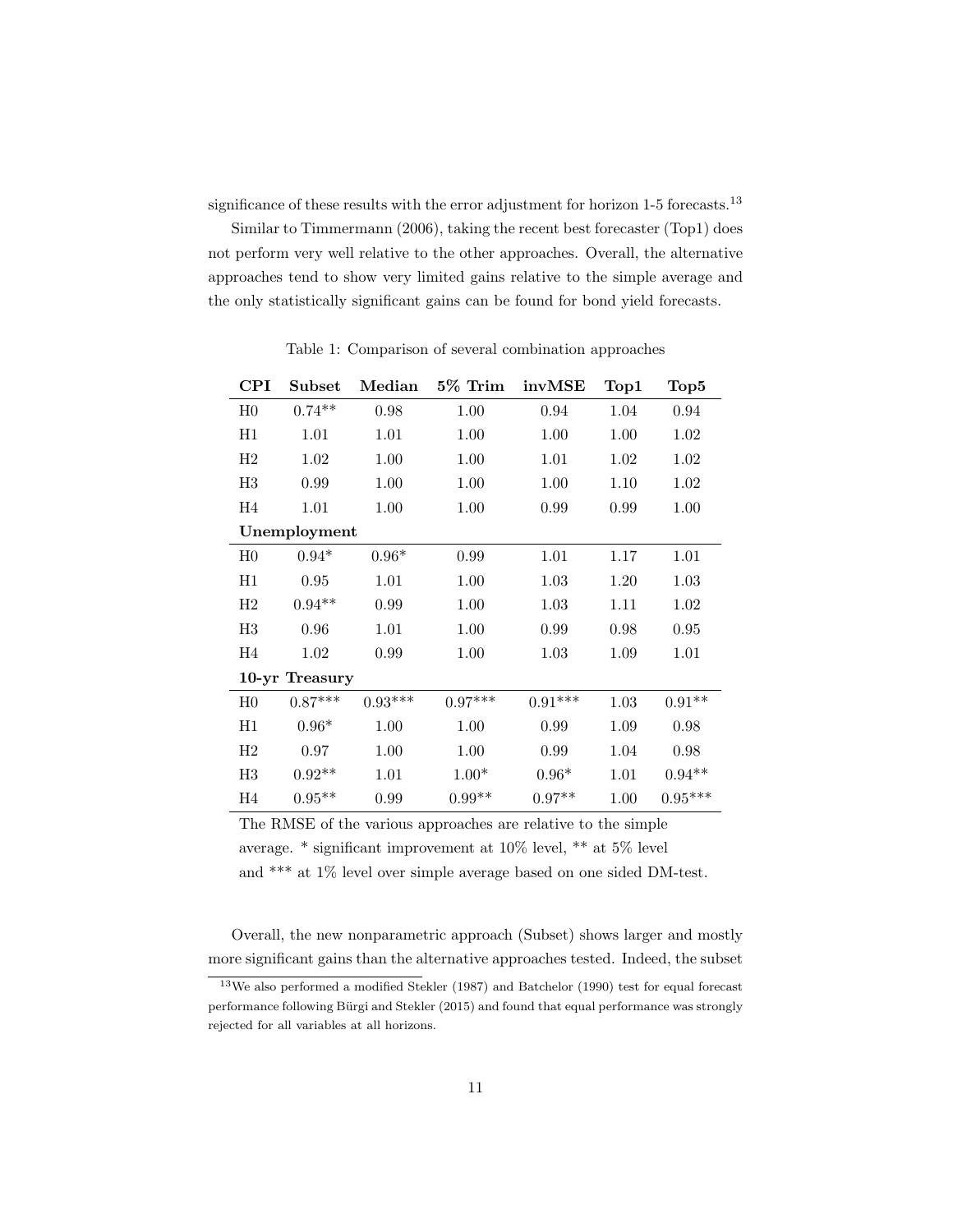outperforms the best approach in 9 out of 15 cases and comes second for the remaining cases, where any approach gets more than a 1% improvement over the simple average.

The single largest gain of the new approach is found in the current quarter CPI forecasts where the RMSE of the subset chosen improves by 26% over the SPF average. Similar to the other approaches, there are no gains for any of the other horizons.

The unemployment estimates yield mixed results in terms of significance. There is a larger gain over the simple average at most horizons compared to the other approaches. However only the new approach's two-quarter-ahead forecasts are significantly better than the simple average at the 5% level.

The forecasts of the 10-year government bond yields show the most significant gains of all three variables and approaches. This could stem from the specialized knowledge of some forecasters, as many forecasters in the SPF might focus more on GDP, inflation and unemployment rather than bond yields. In particular at the very short horizon and the longer term, the subset and alternative approaches show a significant improvement over the overall average, while the gains are less significant for medium horizons<sup>14</sup>. Compared with the other approaches, the new approach outperforms the others for most horizons.

Given that the new approach tends to outperform the simple average by more than any of the alternative approaches, we will focus on the new approach for the rest of the paper.

Table 2 presents the percentage of periods in which the subset of best forecasters selected from previous periods beats the simple average. The percentage of periods in which the subset of individuals is more accurate than the average is significant for the bond yield forecasts at all horizons.

Taken together, there is clear evidence that the nonparametric approach found some individuals who could significantly outperform the simple average when forecasting treasury yields. It did not find similarly conclusive evidence for the other variables. While this finding is similar for the alternative approaches, the new nonparametric approach tends to show larger gains than the best alternative approach.

<sup>&</sup>lt;sup>14</sup>Note that while both the subset and the simple average are biased for 10-year bond yields, the subset is clearly less biased.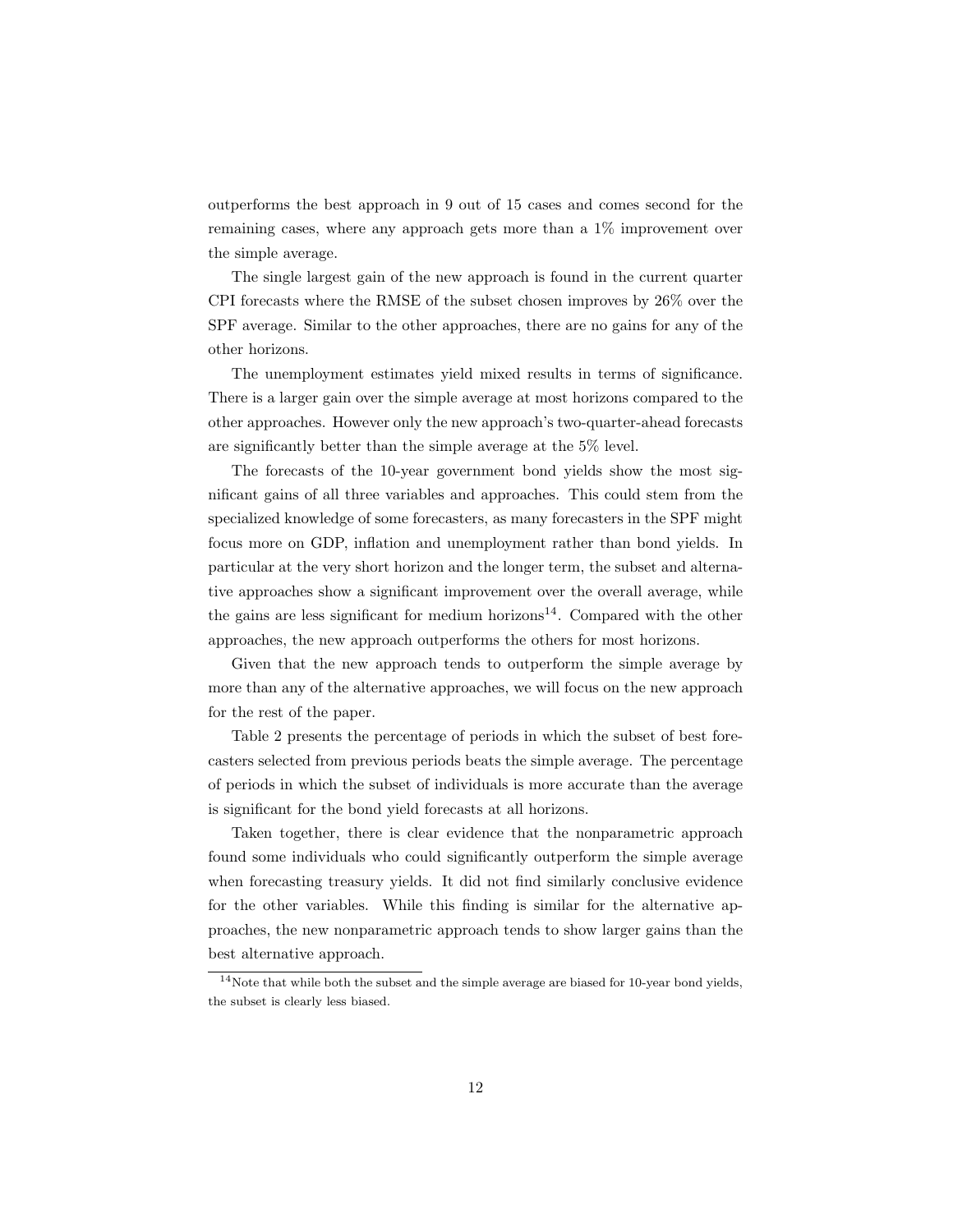|                | <b>CPI</b> | Unemployment | 10-yr Treasury |
|----------------|------------|--------------|----------------|
| H <sub>0</sub> | $0.63***$  | 0.57         | $0.64***$      |
| H1             | 0.47       | $0.65***$    | $0.63**$       |
| H2             | 0.38       | $0.64***$    | $0.77***$      |
| H3             | 0.55       | 0.53         | $0.72***$      |
| H4             | 0.58       | 0.40         | $0.67***$      |

Table 2: Share of forecasts made by the subset that beat the simple average

\* significant at 10% level, \*\* at 5% level and \*\*\* at 1% level based on a one sided coin flip test.

# 4.3 Robustness check: Different thresholds and alternative time periods

This section presents two checks for the robustness of the above results. These are the sensitivity of the results to different values of the percentage threshold p and the performance over different time periods. The sensitivity analysis for bond yields is shown because forecasts of that variable showed the most improvement. As stricter thresholds might lead to periods without any forecasters in the subset, the simple average replaces the subset for those periods.<sup>15</sup>

Table 3 shows the percentage improvement of the subset relative to the simple average based on RMSE for different threshold values of  $p$ . The results show that individuals who were able to beat the simple average 45-52.5% of the previous periods generally perform significantly better in future periods also.

The gains for bond yields are not much different for different time periods. While the gains appear to be most consistent in the first part of the sample and a bit more volatile recently, there is no clear pattern during or outside NBER recessions or whether bond yields are increasing or decreasing.

#### 4.4 Are poorly performing forecasters driving the results?

D'Agostino et al. (2012) found evidence based on MSE that there are no innately better forecasters, however there are groups of forecasters that perform

<sup>15</sup>While it might be preferable to use the subset of the previous period instead of the simple average, that subset might also not contain any forecast for the current period, due to (re-) entry and exit of forecasters.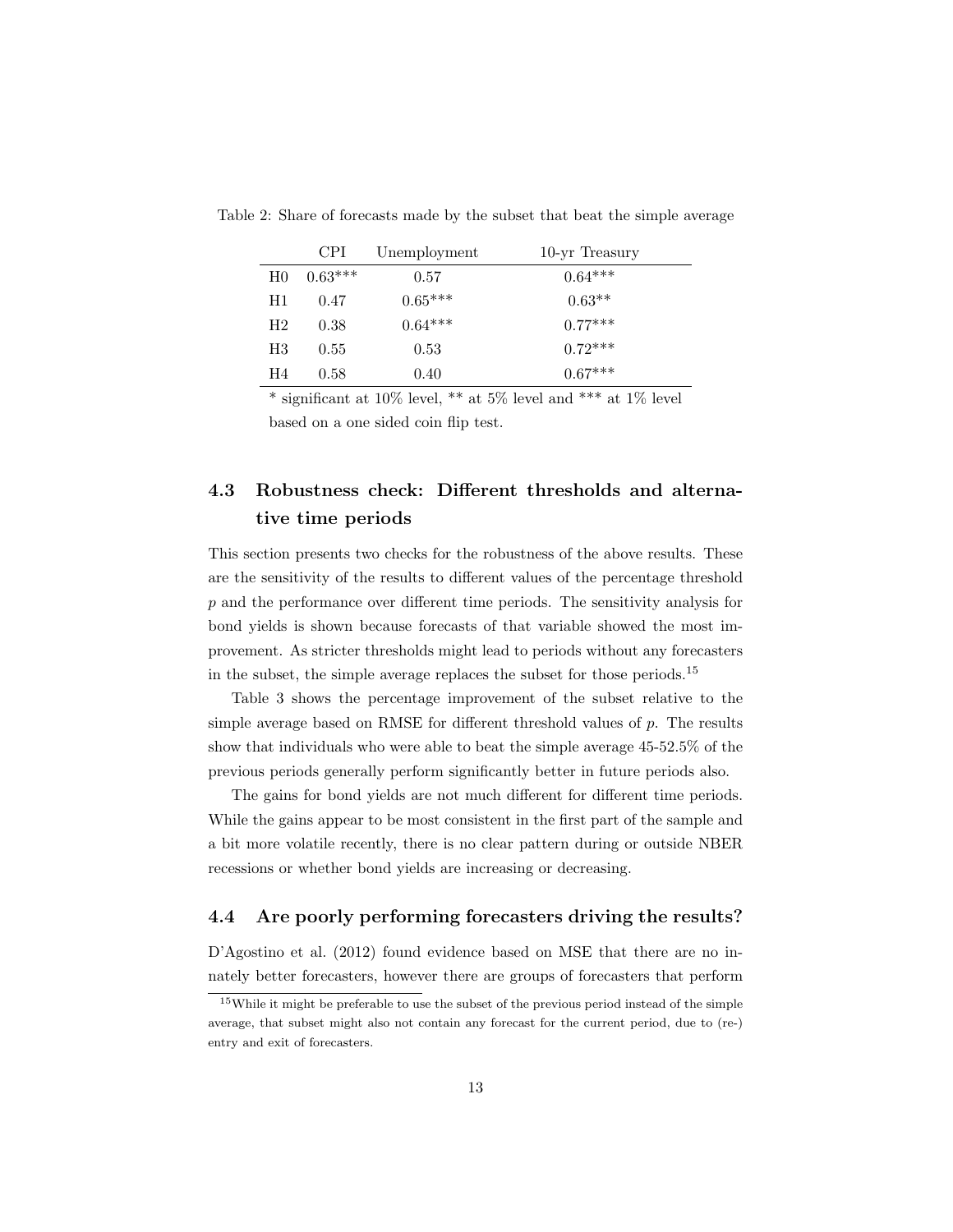|     | 0.45        | 0.50                    | 0.525     | 0.55      | 0.60    |
|-----|-------------|-------------------------|-----------|-----------|---------|
| H0. | $-13.44***$ | $-15.16***$ $-12.69***$ |           | $-7.80**$ | 0.73    |
| H1  | $-3.97**$   | $-4.73***$              | $-3.77**$ | $-2.69*$  | $-4.24$ |
| H2  | $-3.97**$   | $-4.04**$               | $-2.76$   | 0.65      | 4.71    |
| H3  | $-5.14**$   | $-7.14**$               | $-7.66**$ | $-8.38**$ | $-1.69$ |
| H4  | $-4.24*$    | $-4.27**$               | $-4.51**$ | $-2.89$   | 5.22    |

Table 3: 10-yr Treasury percent RMSE improvement for different threshold values of *p*

\* significant at 10% level, \*\* at 5% level and \*\*\* at 1% level

based on a one sided DM-test. Negative sign is an improvement.

very poorly. They based their analysis on the distribution of forecast errors in the SPF for GDP and the GDP deflator. Therefore it is important to check whether the new approach just excludes particularly poorly performing forecasters or if it is indeed able to detect better forecasters with potential specialized knowledge. That is, there might be a handful of bad forecasters in the sample, which deteriorate the performance of the simple average. If those forecasters were removed, one might find that the remaining forecasters have equal performance and all gains are simply due to removing the poorly performing ones. Alternatively, there could be better forecasters as well, which could be identified with the new approach. Given the most significant gains for the new approach are for bond yields, this property is only shown for bond yield forecasts<sup>16</sup>.

To test this property, firstly poorly performing forecasters need to be identified and removed. To obtain real-time poorly performing forecasters for a given period, the MSE for the available past is calculated for every forecaster *j*. Forecasters whose MSE is *i* times larger than the simple average *X*¯ are dropped for that period. This creates a new set of forecasters that all satisfy

$$
MSE_j \leq MSE_{\bar{X}} * i \qquad \forall j. \tag{4}
$$

Secondly, for every period, the new average  $\bar{X}_i$  is calculated using the forecasters in this set. It is then checked for every period, if forecasters that have already

 $16$ Results for the other variables are similar (i.e. if the subset significantly beats the simple average for a given horizon, it also tends to significantly beat the average excluding poorly performing forecasters).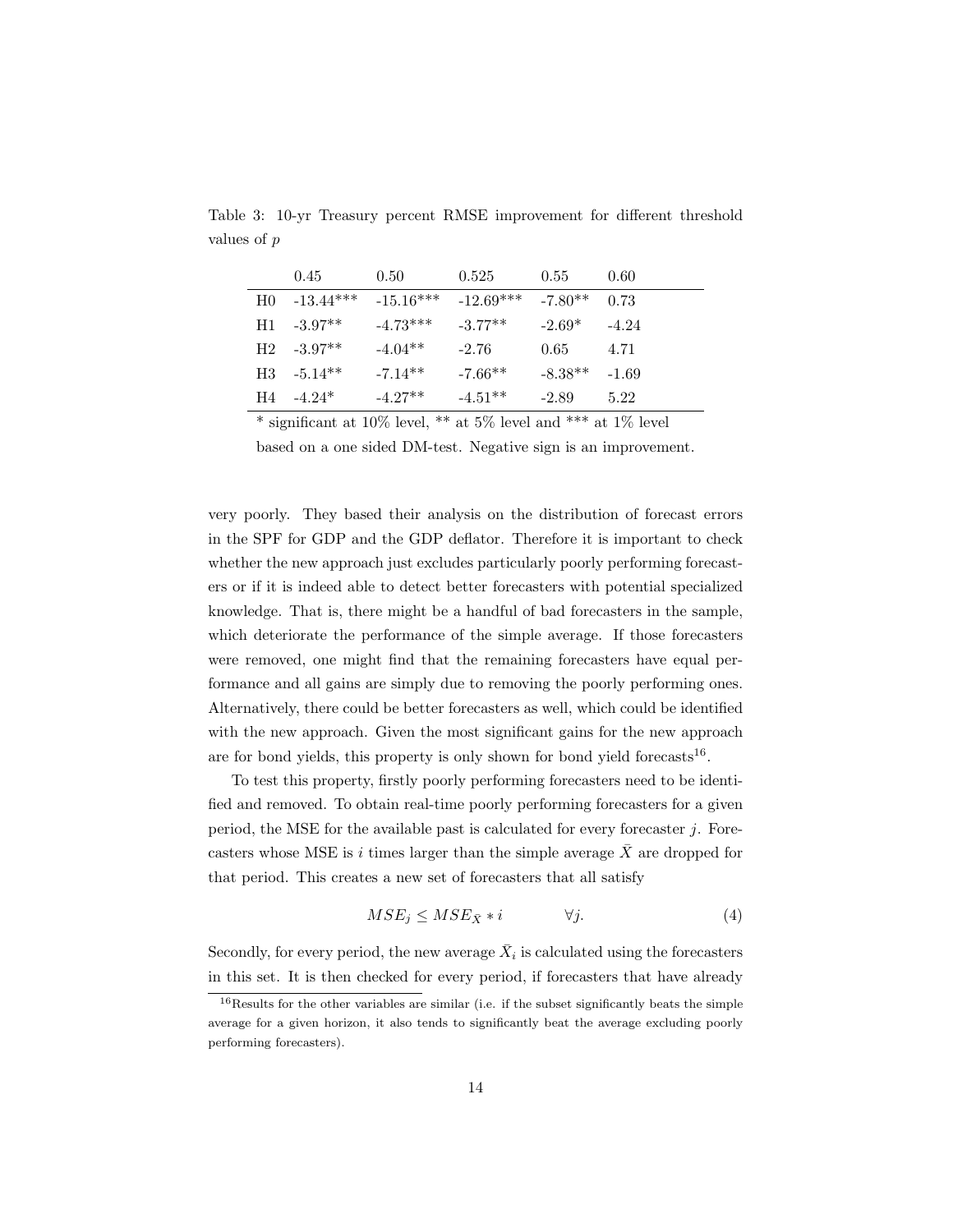made at least 10 forecasts in that set beat the new average  $\bar{X}_i$  more often than the threshold of 52.5%. Forecasters that satisfy this criterion are then included in the new subset  $S_i$ . Lastly, the performance of the new average  $\bar{X}_i$  is compared to the simple average without dropping poorly performing forecasters  $\bar{X}$  and the subset  $S_i$  is compared to the new average  $\bar{X}_i$ .

.  $\bar{X}_2$   $S_2$   $\bar{X}_3$   $S_3$ H0  $-10.76***$   $-4.42$   $-7.69***$   $-6.49**$ H1  $-0.67$   $-3.12^*$   $-0.15^*$   $-3.63^{**}$ H2 0.30 -3.05\* -0.30 -2.47 H3  $-1.11^*$   $-6.63^{**}$   $-0.59$   $-7.11^{**}$ H4 -1.65\*\*\* -2.91\*\* -0.97\*\* -3.57\*\*\*

Table 4: Percentage RMSE improvement after dropping poorly performing 10 yr Treasury forecasters

 $*$  significant improvement at 10% level,  $**$  at 5% level and \*\*\* at 1% level based on one sided DM-test.  $X_i$  is the new average's improvement over simple average.  $S_i$  is the subset's improvement over  $\bar{X}_i$ , excluding forecasters with *i* times larger MSE than the simple average

Following D'Agostino et al. (2012), we select the value for *i* based on the confidence interval for the worst 5% of forecasters relative to the median forecaster, which corresponds to  $i \in \{2,3\}$ . As the goal is to drop particularly poorly performing forecasters, one would assume that they should be much worse at predicting outcomes than the simple average. Table 4 shows that most of the gains for the current quarter (H0) are due to dropping poorly performing forecasters. However, most of the gains for all other horizons are due to selecting well performing forecasters. In addition, the significance of the improvement of the subset  $S_3$  relative to the new average  $\bar{X}_3$  is essentially unchanged from Table 1 and for longer horizons, the subset  $S_2$  is still significantly better than  $\bar{X}_2$ .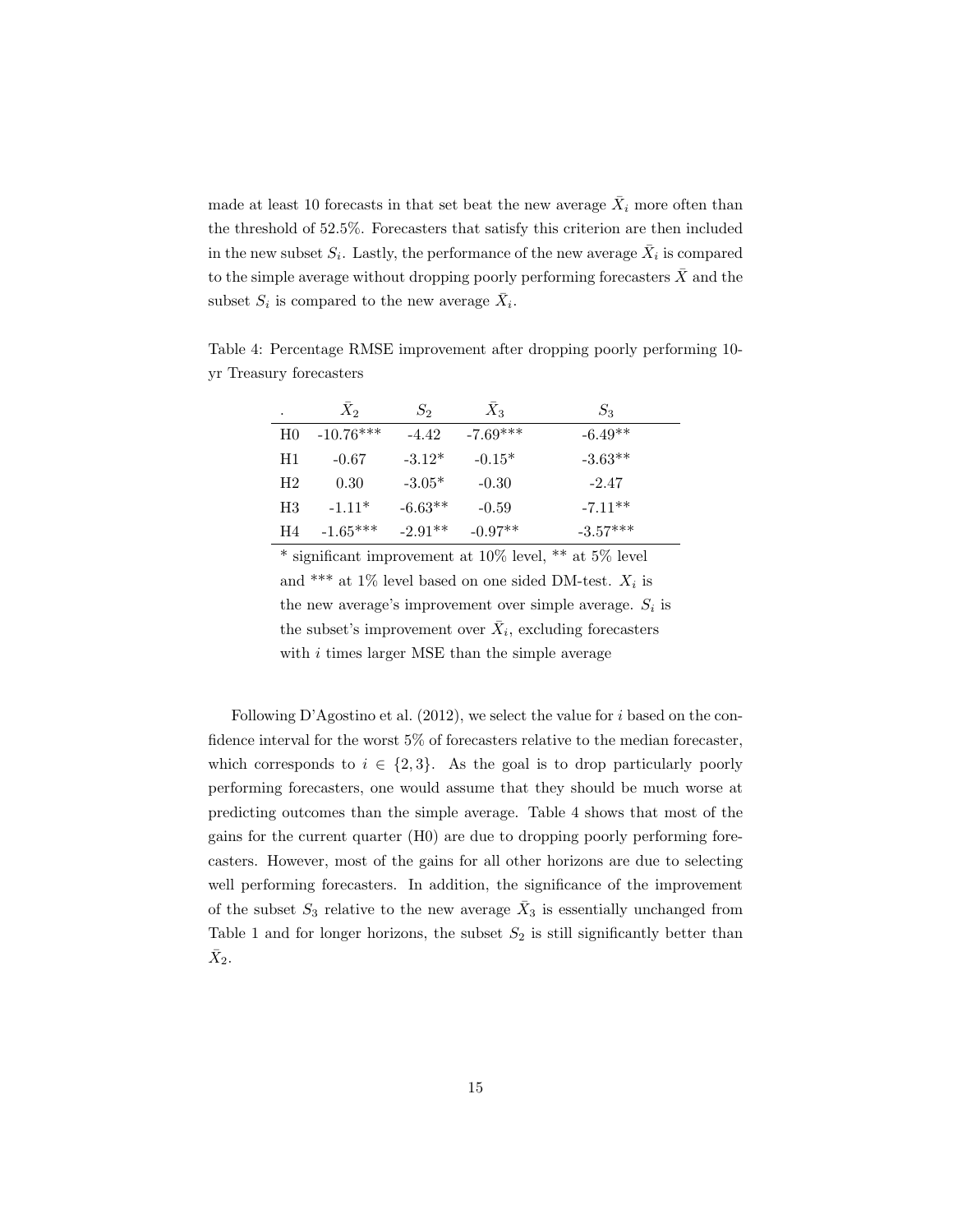#### 4.5 Specialized knowledge

This new combination approach showed largest improvements in the accuracy of bond yield forecasts as opposed to those of CPI inflation or unemployment. At the same time, the latter two variables are very closely watched by all forecasters while not every forecaster might pay as much attention to bond yields. It is thus possible that a few individuals closely watch bond yields and might have specialized knowledge about them, while others do not. This could explain why the gains for bond yields are much more significant than for the other variables.

If some forecasters do indeed have specialized knowledge that helps them forecast well, this knowledge may be helpful for predicting multiple horizons. We check this property using the subset of forecasters for one-quarter-ahead forecasts $17$ .

Table 5: Percentage RMSE improvement relative to simple average, using the best one-quarter-ahead forecasters

|    | 10-yr Treasury |
|----|----------------|
| H2 | $-4.76***$     |
| H3 | $-5.06**$      |
| H4 | $-5.94**$      |

\* significant improvement at 10% level, \*\* at 5% level and \*\*\* at

1% level based on one sided DM-test.

As Table 5 shows for bond yields, forecasters who perform well one-quarterahead tend to perform better at longer horizons as well based on RMSE. This could suggest that some forecasters have superior skills or knowledge over other forecasters.

In addition to the performance across horizons, the composition of the subset also shows evidence for specialized knowledge. Based on the industry classification used in the SPF, one would assume that forecasters at financial institutions are more likely to watch bond yields closely as compared with forecasters at other institutions. Indeed while forecasters in the financial sector are about 46% of the overall sample, they make up 55% of the forecasters selected to be

 $^{17}\rm{Note}$  that this would also reduce the lag between forecasts being made and evaluated for longer horizons.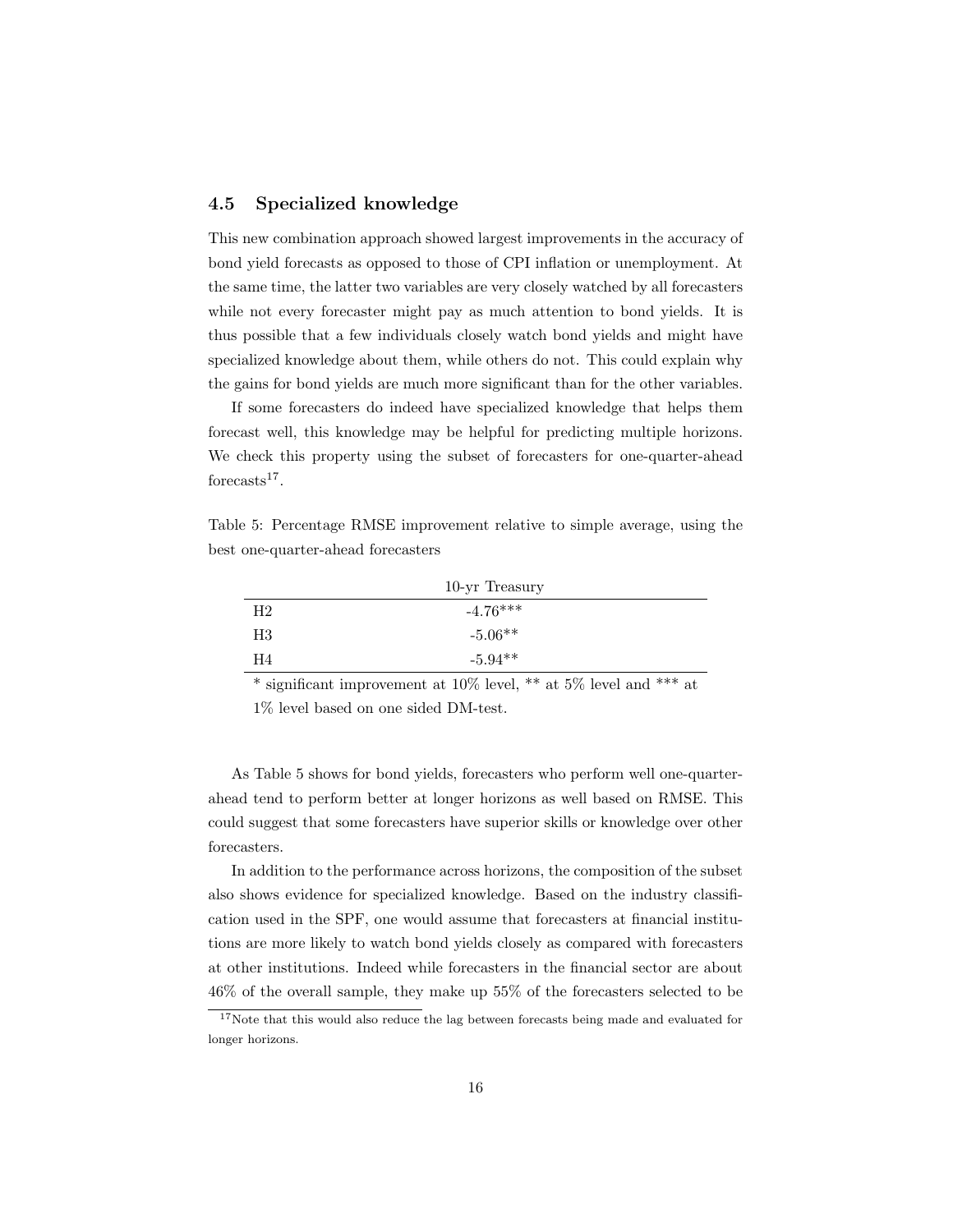included in the one-quarter-ahead subsets.

## 5 Conclusions

In this paper we show that the high correlation among forecast errors can lead to a sizeable percentage of individual forecasters outperforming the simple average merely by chance. Due to this, selecting the best forecasters based on past RMSE might not always identify the individuals who can make the most accurate forecasts in the future.

Subsequently a new approach to select a subset of best forecasters was developed. This approach is able to find individuals whose forecasts of 10-year government bond yields were significantly more accurate than the simple average. While alternative approaches yield higher gains for bond yields as well, the gains by the new nonparametric approach are larger and more significant. This result holds across several forecast evaluation approaches and robustness checks. While some of the gains could be due to removing poorly performing forecasters at shorter horizons, this is not the case for longer horizons. In addition, there is strong evidence that bond yield forecasters that are in the subset for one quarter ahead forecasts tend to perform better at other horizons as well. This provides further evidence that it is likely that specialized knowledge makes some individuals perform better than the consensus forecast.

Further research might be able to test this approach on other data sets as well or determine why there appear to be gains across horizons in bond yields, but much more limited gains for CPI and unemployment.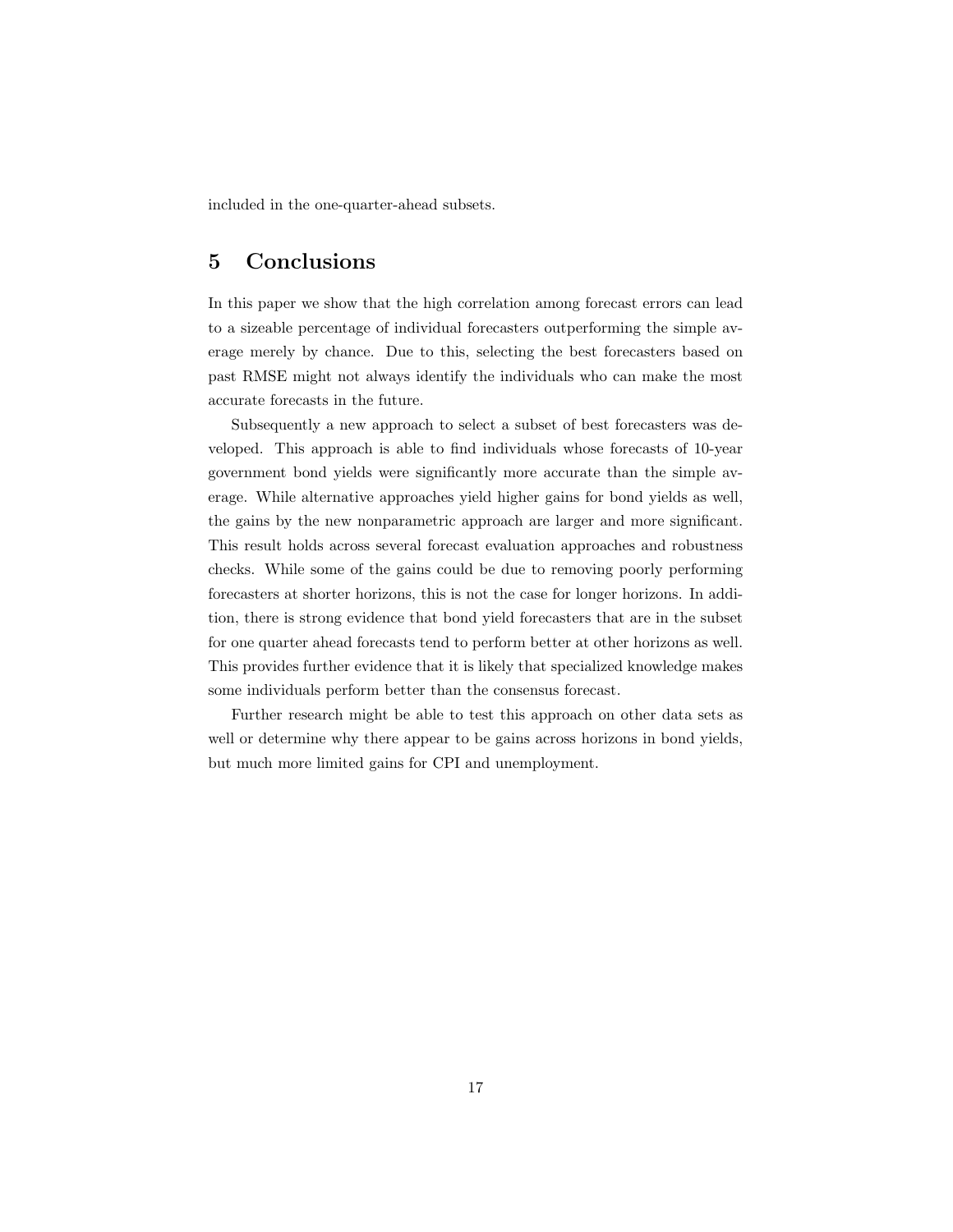### References

- Batchelor, R. (1990). All forecasters are equal. *Journal of Business & Economic Statistics*, 8(1):143–44.
- Bates, J. and Granger, C. (1969). The combination of forecasts. *Journal of the Operational Research Society*, 20(4):451–468.
- Blix, M., Wadefjord, J., Wienecke, U., and Adahl, M. (2001). How good is the forecasting performance of major institutions? *Sveriges riksbank economic review*, pages 38–68.
- Bürgi, C. and Stekler, H. (2015). Forecast Evaluation with re-entry of Forecasters. *Manuscript*.
- Capistrán, C. and Timmermann, A. (2009). Forecast Combination With Entry and Exit of Experts. *Journal of Business & Economic Statistics*, 27(4):428– 440.
- Clark, T. E. and McCracken, M. W. (2010). Averaging forecasts from vars with uncertain instabilities. *Journal of Applied Econometrics*, 25(1):5–29.
- Clemen, R. T. (1989). Combining forecasts: A review and annotated bibliography. *International journal of forecasting*, 5(4):559–583.
- Conflitti, C., Mol, C. D., and Giannone, D. (2015). Optimal combination of survey forecasts. *International Journal of Forecasting*, 31(4):1096 – 1103.
- D'Agostino, A., Mcquinn, K., and Whelan, K. (2012). Are some forecasters really better than others? *Journal of Money, Credit and Banking*, 44(4):715– 732.
- Davies, A. and Lahiri, K. (1995). A new framework for analyzing survey forecasts using three-dimensional panel data. *Journal of Econometrics*, 68(1):205 – 227.
- Diebold, F. X. and Mariano, R. S. (1995). Comparing Predictive Accuracy. *Journal of Business & Economic Statistics*, 13(3):253–63.
- Ericsson, N. and Reisman, E. (2012). Evaluating a Global Vector Autoregression for Forecasting. *International Advances in Economic Research*, 18(3):247–258.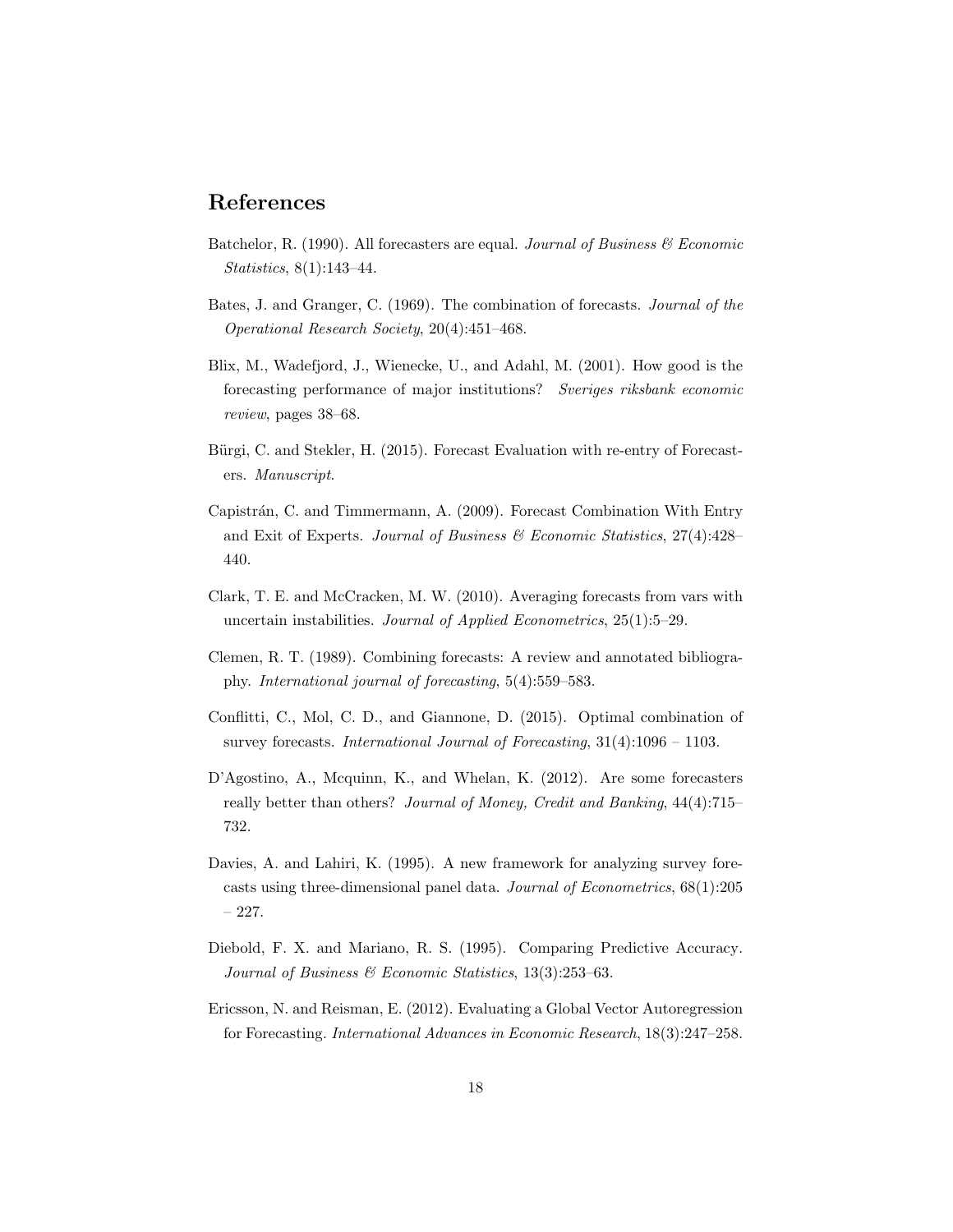- Gamber, E. N., Smith, J. K., and McNamara, D. C. (2014). Where is the fed in the distribution of forecasters? *Journal of Policy Modeling*, 36(2):296 – 312.
- Genre, V., Kenny, G., Meyler, A., and Timmermann, A. (2013). Combining expert forecasts: Can anything beat the simple average? *International Journal of Forecasting*, 29(1):108–121.
- Harvey, D., Leybourne, S., and Newbold, P. (1997). Testing the equality of prediction mean squared errors. *International Journal of forecasting*, 13(2):281– 291.
- Jore, A. S., Mitchell, J., and Vahey, S. P. (2010). Combining forecast densities from vars with uncertain instabilities. *Journal of Applied Econometrics*, 25(4):621–634.
- Kascha, C. and Ravazzolo, F. (2010). Combining inflation density forecasts. *Journal of Forecasting*, 29(1-2):231–250.
- Kenny, G., Kostka, T., and Masera, F. (2015). Density characteristics and density forecast performance: a panel analysis. *Empirical Economics*, 48(3):1203– 1231.
- Lahiri, K., Peng, H., and Zhao, Y. (2014). On-line learning and forecast combination in unbalanced panels. *Forthcoming in Econometric Reviews*.
- Lahiri, K., Peng, H., and Zhao, Y. (2015). Testing the value of probability forecasts for calibrated combining. *International Journal of Forecasting*, 31(1):113–129.
- Poncela, P., Rodríguez, J., Sánchez-Mangas, R., and Senra, E. (2011). Forecast combination through dimension reduction techniques. *International Journal of Forecasting*, 27(2):224–237.
- Stekler, H. O. (1987). Who forecasts better? *Journal of Business & Economic Statistics*, 5(1):pp. 155–158.
- Timmermann, A. (2006). Chapter 4 forecast combinations. In G. Elliott, C. G. and Timmermann, A., editors, *Handbook of Economic Forecasting*, volume 1 of *Handbook of Economic Forecasting*, pages 135 – 196. Elsevier.